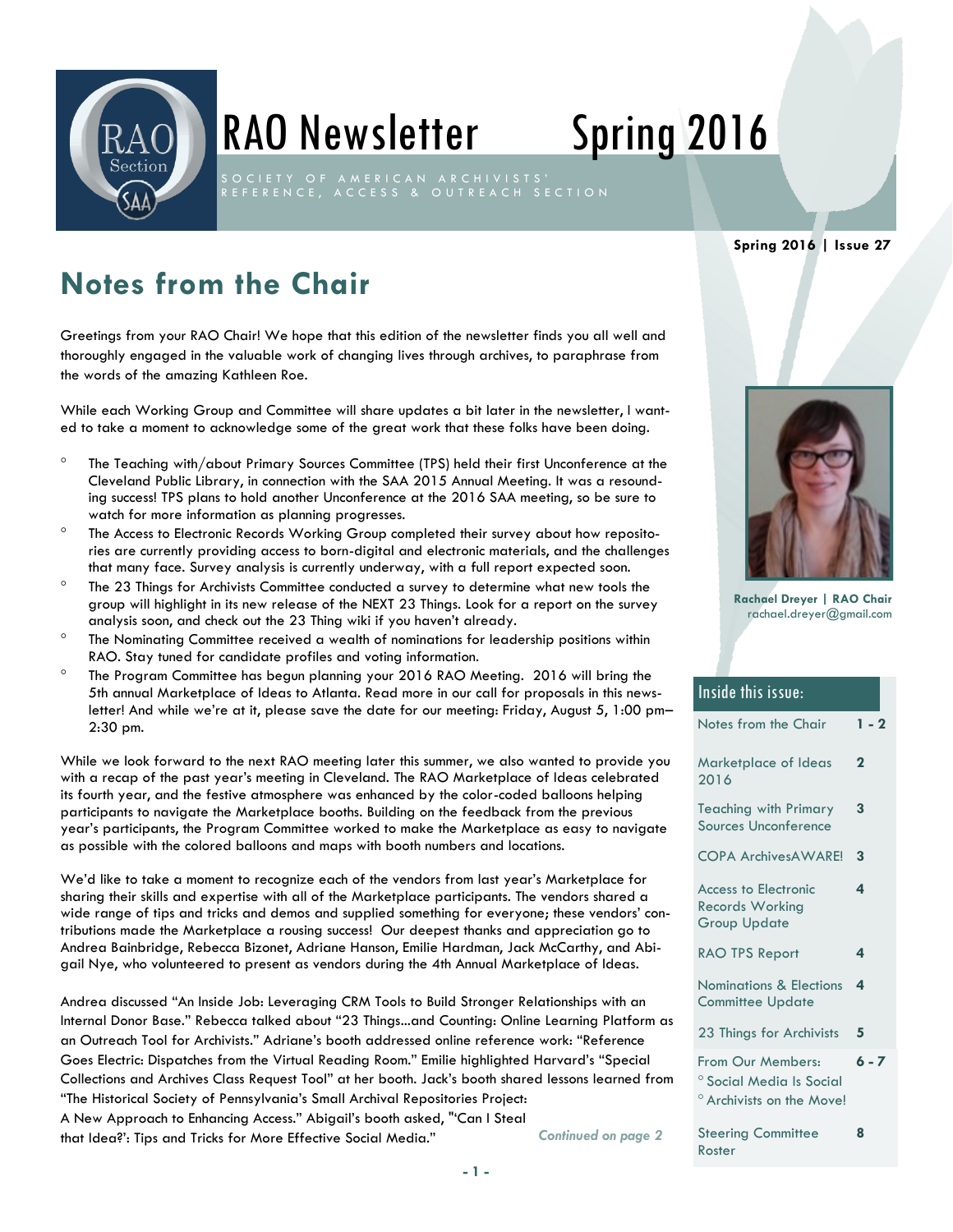#### **Notes from the Chair** (*continued*)

Thank you to all of these fabulous Marketplace vendors!

I'd like to close out my notes with a bit of an exhortation. RAO is a very active SAA Section with an engaged membership (that means YOU!), and so I would like to take a moment to invite you to share your comments, suggestions, and concerns with your RAO leadership team. We are a strong section because of each of you and we want RAO to meet your needs as RAO members, as SAA members, as archival practitioners, and as advocates for your collections, for researchers, and for increasing the access and availability of archival collections.

If you would like to see opportunities to participate with this large community of talented RAO archivists, what would those be? Would you like to write for the RAO blog? Would you like us to host Twitter Chats on various topics relevant to your activities and professional concerns? Would you like to see us organize local unconferences in difference places? Are there areas of archival practice that aren't being discussed elsewhere that you think RAO should address? Do consider becoming involved with RAO through the annual elections, or volunteering to serve on a working group or committee, but also consider whether there are new areas of expertise or archival concern that need to be addressed in concrete ways.

What can we do to better serve you? Please feel free to contact your Section Chair, Co-Chair, or Steering Committee members at any time to share your thoughts. This is your RAO!

### **Sell It to Us! Present at the Annual Meeting! RAO's Fifth Annual "Marketplace of Ideas"**

Su Kim Chung, RAO Vice Chair/Chair-Elect

*The 2016 RAO Program Committee seeks Hot Topics and Cool Demonstrations for provocative conversation and deep thinking at the SAA Annual Meeting in Atlanta, GA.*

On Friday, August 5, from 1:00 pm-2:30 pm, RAO will host its fifth annual **Marketplace of Ideas** and seeks purveyors of **hot topics**  and **cool demonstrations** to sell their wares to a savvy audience of RAO archivists. Vendors are asked to present a brief (3-4 minute) infomercial to all meeting attendees, before dividing into separate market stalls—we'll have 3 rounds of shopping!

The 2016 RAO Program Committee is especially interested in hearing from vendors who'd like to present on the following topics or themes:

- <sup>o</sup> Access to Born Digital Collections This could be a policy discussion regarding privacy or confidentiality, as well as access policy and procedural issues, or the technology and manpower needed to make it happen.
- **Assessment**  What stats do you keep? What's important? How do you track these stats? How do you use these at your institution?
- **Archival Outreach on a Shoestring**  Do you use any project planning tools for outreach? What do you need to commit to outreach at a minimum level?
- **Designing Assignments**  How to design/help design an archival research assignment or program that incorporates faculty and their students?
- **Lone Arrangers and Advocacy 101**  How to educate your host institution or non-archivist colleagues about what an archives is, what you/the archives does, and why it's so darn important?

To submit an application, simply complete the application at<http://bit.ly/1N0UTpr> by **May 10, 2016**.

The RAO Program Committee will notify all applicants about the status of their proposal by May 30, 2016.

Thank you, and see you in Atlanta!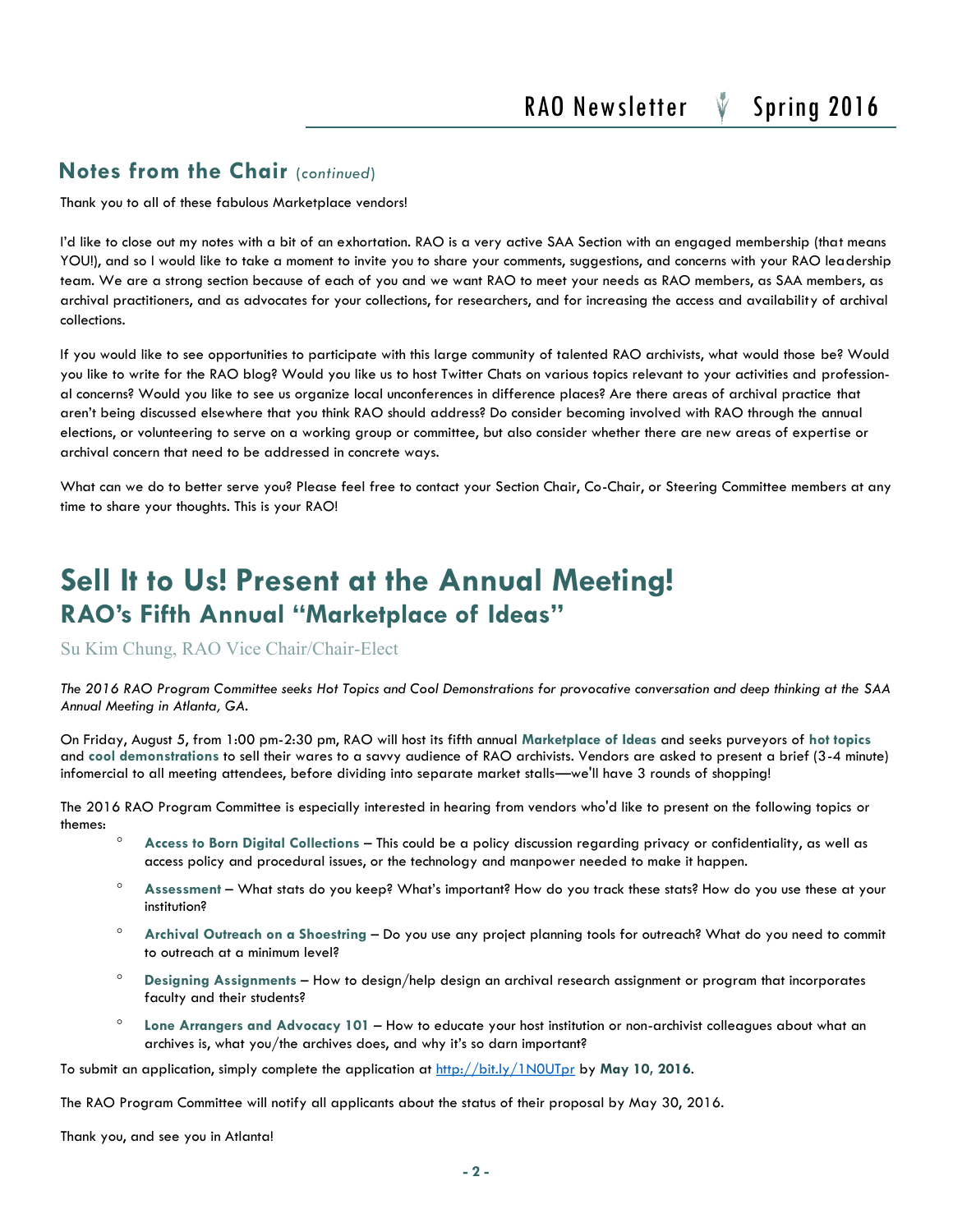### **Get Ready! Teaching with Primary Sources Unconference 2016**

Auburn Avenue Research Library on African American Culture and History, Atlanta, GA | August 3, 2016

Mark your calendars for the second annual Teaching with Primary Sources Unconference and Workshops ("the unconference" for short), being held this year in Atlanta, Georgia on Wednesday, August 3. We're thrilled to announce that the renowned Auburn Avenue Research Library (AARL) on African American Culture and History of the Atlanta-Fulton Public Library system will be hosting the 2016 unconference. Like last year when the Cleveland Public Library hosted the unconference, AARL's participation means that the event will be free of charge and open to the community. The unconference will be one of the first events held in a newly renovated building and we are excited that Morris Gardner of AARL is part of the unconference organizing team. Welcome, Morris!

As it was in 2015, the 2016 unconference will be a public teaching and learning event. While it is scheduled to coincide with the annual SAA conference, unconference participants do not need to be members of SAA or register for the SAA conference. Participants need not be archivists. The unconference is a full day of activities, but participants may come and go as they please depending on their schedules, needs, and interests. While workshops will be organized in advance, unconference sessions will be spontaneously planned according to the desires of the participants in attendance on August 3.

One of our goals for the 2016 unconference is to foster participation from the wider world of people teaching with primary sources. We hope to meet more educators, museum professionals, public historians, and librarians than we did last year. Individuals employed in or volunteering with K-12, higher education, and community-based programs are all welcome. Our target geographic audiences for non-archivists are individuals who live or work in the state of Georgia and, more specifically, in the Atlanta region. Readers, if you know anyone who may be interested in learning from other teaching with primary sources practitioners or aspiring practitioners, please share this announce with him or her. Unfortunately, we cannot provide travel assistance.

If you would like an idea of what the 2016 unconference might look like (we say "might" because unconferences are flexible, dynamic events), take a look at the 2015 unconference documentation (bitly.com/SAA15TPS). An unconference is like a collaborative, non-hierarchical conference in which all participants actively inhabit the roles of teacher-learner-conference planner.

Keep up with the latest Teaching with Primary Sources unconference developments by checking the following URL, which we promise to keep updated as the most current source of information about the unconference: bitly.com/SAA16TPS. Registration for the unconference will open in early summer. Unconference organizers can be reached at TeachWithStuff@gmail.com.

**Submitted by Jenny Swadosh, TPS Committee; Associate Archivist, New School Archives and Special Collections** 

### **Announcing a New Blog: ArchivesAWARE!**

Erin Lawrimore, Vice Chair, SAA Committee on Public Awareness

Archivists often commiserate with one another about how what we do is under-appreciated. We frequently complain that we are figuratively, and often literally, tucked away in the basement. Many archivists have worked hard to change that perception, making the case for how archivists change, enrich, and save lives, but there is so much more work to do to raise awareness about our profession. We know how important our work is, but that will never be enough.

ArchivesAWARE! is an online space where professionals and students engaged in all aspects of archival work can share their experiences of and ideas for raising public awareness of archives and the value that archives and archivists add to business, government, education, and society as a whole. The blog is hosted by SAA and managed by its Committee on Public Awareness (COPA). Browse through posts here, find out how to contribute here, and share the link with friends and colleagues!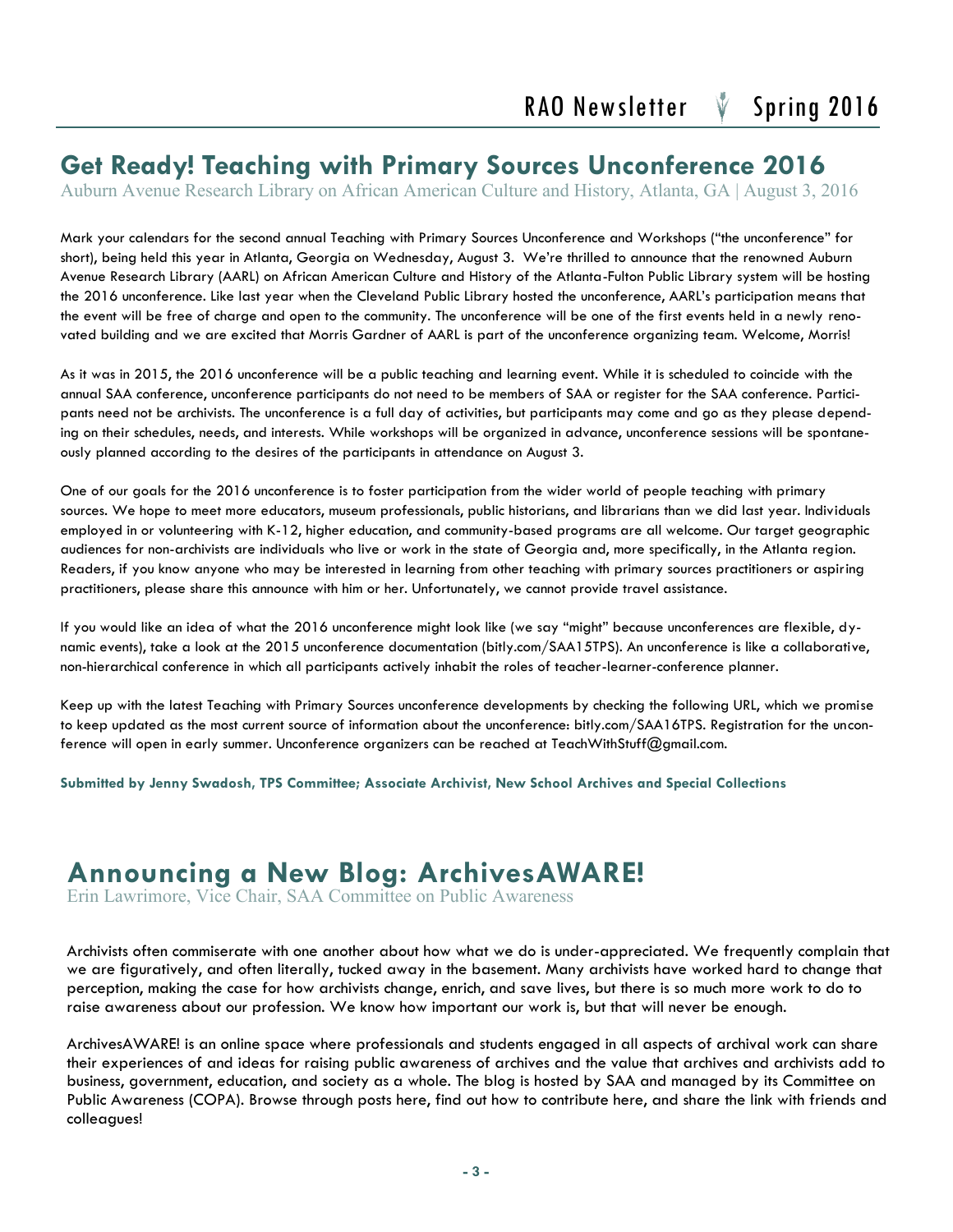### **Access to Electronic Records Working Group Update**

Stacey Lavender and Rachael Dreyer, Co-Chairs, Access to Electronic Records Working Group

The Access to Electronic Records Working Group has been humming right along! Since our last newsletter update, the working group sent out a survey over the summer, and it closed August 31. The Survey Team Sub-Group (headed by Stacey Lavender) has been busy with the survey data analysis and a report should be forthcoming. Some of the highlights that initially emerged were that most institutions are providing some access to electronic records, but there are still many areas of uncertainty regarding how to move forward with consistent policies and procedures. A fairly significant issue is the many formats in and on which archivists encounter electronic materials and the difficulty in dealing with all file formats. Working Group Co-Chairs Stacey Lavender and Rachael Dreyer have written a blog post for SAA's Electronic Records Section that addresses some of the survey's findings and if you'd like to read more, please check out [https://saaers.wordpress.com/2016/02/16/bits-and-baby-steps-rao-engages-with-electronic-collection-material/.](https://saaers.wordpress.com/2016/02/16/bits-and-baby-steps-rao-engages-with-electronic-collection-material/) The group's co-chairs are currently engaged in developing the working group's next directions, since many of the deliverables of the original charge are nearly complete. With some parts of the working group's work complete, and some parts still ongoing, we would like to thank all who have contributed to these efforts to gain clarity in what is a complex and confounding area of archival practice.

### **Teaching with Primary Sources Committee Report**

Lori Burrell, Co-Chair, Teaching with Primary Sources Committee

It's been a busy fall and winter for the TPS Committee. The Unconference planning for 2016 is well underway and we're excited to partner with Auburn Avenue Research Library (AARL). Matt Herbison and Jenny Swadosh will be co-leading the planning. If you're interested in learning about what went on at last year's unconference in Cleveland, be sure to check out the latest issue of Archival Outlook. The Bibliography subcommittee has been focusing on their WordPress website and will have more to report at August's SAA meeting. The TPS subcommittee on Instruction in Archival Education is currently analyzing the results of last year's survey to archival graduate programs. We are cleaning up data, coding, and categorizing in preparation for a report to be delivered later this year.

### **2016 RAO Leadership Candidates**

Note from the RAO Nominations and Elections Committee | Lisa Sjoberg, RAO Immediate Past Chair

The RAO Nominations and Elections Committee called for nominations and created a slate of candidates for three positions: Vice Chair/Chair-Elect (VC/C) and two Steering Committee Positions. The committee received 14 nominations in total — two for Vice Chair/Chair-Elect and 12 for Steering Committee member positions — and is currently gathering candidate statements. The statements, along with voting information, will be posted to RAO's various communication channels soon.

Thanks to all the candidates for running!

The Nominations and Elections Committee for this year consisted of the following members: Jennifer Hecker Rebecca Petersen Lisa Sjoberg (chair)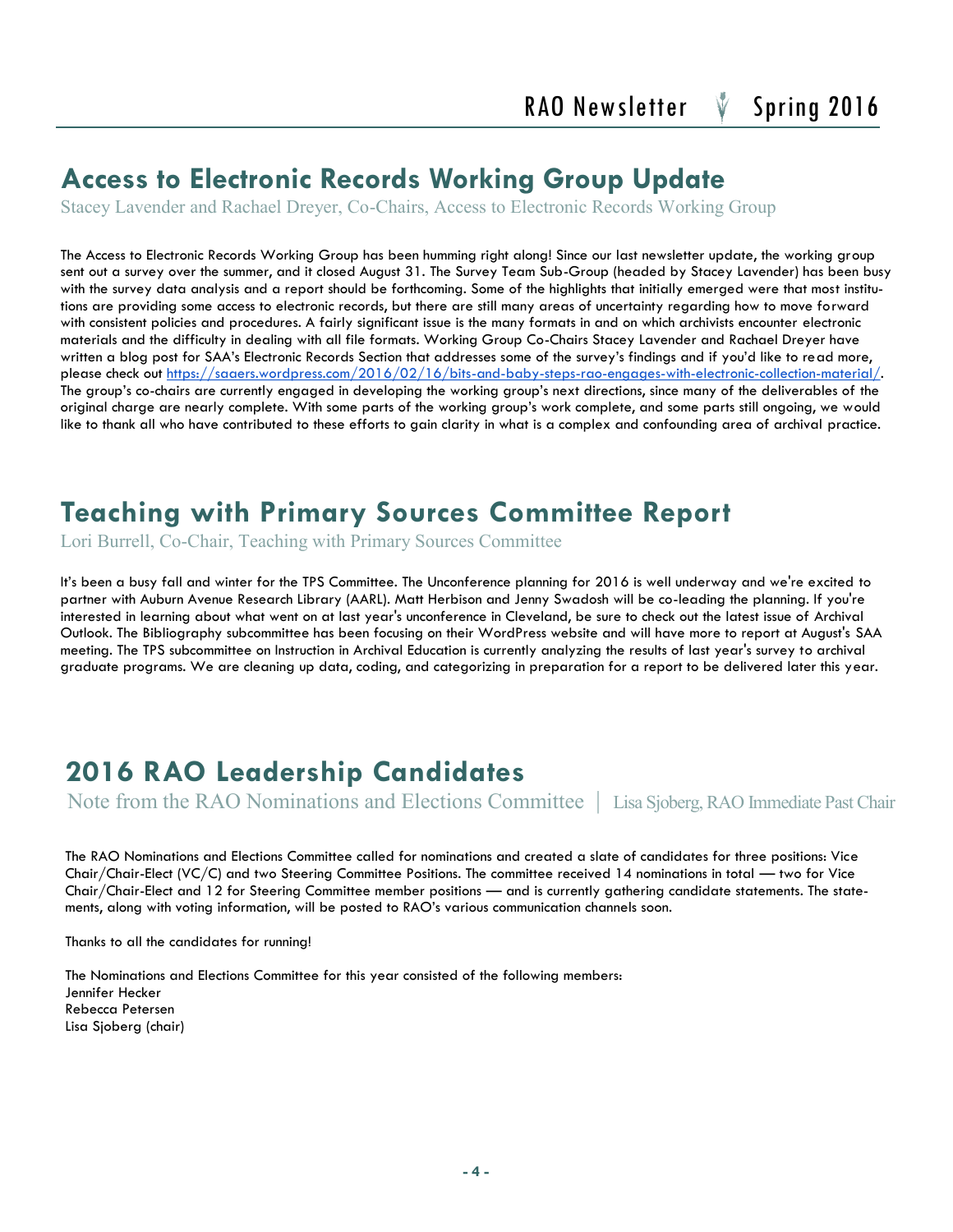#### **MEET THE "23 THINGS" TEAM**

**Josh Hager** is the current chair of "23 Things" and a Reference Archivist at the State Archives of North Carolina. He brings a wealth of research and experience with social media outreach, including an in-depth study of the most effective ways to utilize Facebook which won the 2014 Pease Award.

**Heidi Butler** is the Local History Librarian at the Capital Area District Libraries, based in Lansing, Michigan. She has been a lone arranger her entire career in public, academic, and medical library archives, including four years at a government university in the Middle East. Heidi joined 23 Things during her time abroad, since social media is a great way to stay connected to the profession, from any place andS in any time zone.

**Marta Crilly** is the Archivist for Reference and Outreach at the Boston City Archives. She uses social media and other digital outreach tools to encourage a diverse patron base to connect and engage with Boston's public records.

**Meghan Hays** is the Local History Librarian for the Shaker Heights Public Library in Shaker Heights, Ohio. She manages the Local History Collection, which focuses on the history of the community of Shaker Heights, with particular attention to its architecture, planned community concept, and intentional racial integration. Her passion for using technology to bring the archives to the public sparked her interest in the 23 Things concept.

### **An Introduction to "23 Things for Archivists"**

Josh Hager, Chair, 23 Things for Archivists Committee

Are you interested in how to use digital and online tools to promote collection access, reference, and outreach? Do you want to know how to turn an interest in social media into connections with new audiences? Planning on forging into new digital territory and want some guidance from fellow archivists? If you answered yes to any of these questions, "23 Things for Archivists" is the RAO Working Group that's working for you. "23 Things" is dedicated to helping archivists "explore, experiment with, and learn about the new and emerging technologies that are changing how information is used and created on the Internet today."

Our primary function at "23 Things" is gathering information about new online platforms that could prove useful for archival reference and outreach. We currently have a wiki ([http://23things4archivists.pbworks.com/\)](http://23things4archivists.pbworks.com/) where you can learn about nearly fifty different online tools, from blogging in general to Historypin to Audacity and more. Consider for example the wiki entry for Tumblr, which provides an overview of the platform, what audience you are likely to reach, strategies for planning and implementing your own Tumblr, and links to lots of great Tumblrs for inspiration. We are currently working on new content to add to the wiki in addition to the great content that's already there. I encourage you to explore the wiki and see what tips you can pick up.

In February 2016, "23 Things" sent out a survey to RAO membership through the email listserv and the RAO Facebook Page asking about knowledge of "23 Things" and what the membership would like to see from this working group. As of the writing of this article, we have received 72 responses. We appreciate your feedback! The survey analysis is currently ongoing, but we can safely say that RAO membership recognizes the importance of gathering information on emerging digital tools. Furthermore, many members would like a venue to discuss these platforms with other archivists—we are certainly hopeful that "23 Things" might help fulfill this need! In the meantime, we encourage everyone to check out the newly launched blog from the SAA Committee on Public Advocacy, "Archives Aware" (<http://archivesaware.archivists.org/>). This blog aims "to create an online space where professionals and students engaged in all aspects of archival work could share their experiences of and ideas for raising public awareness of archives and the value that archives and archivists add to business, government, education, and society as a whole."

Stay tuned for more updates from "23 Things" as we work and grow to better serve RAO! If you have any questions, or if you'd like to join our team, please contact me at [josh.d.hager@gmail.com](mailto:josh.d.hager@gmail.com) or on Twitter @joshhagernc.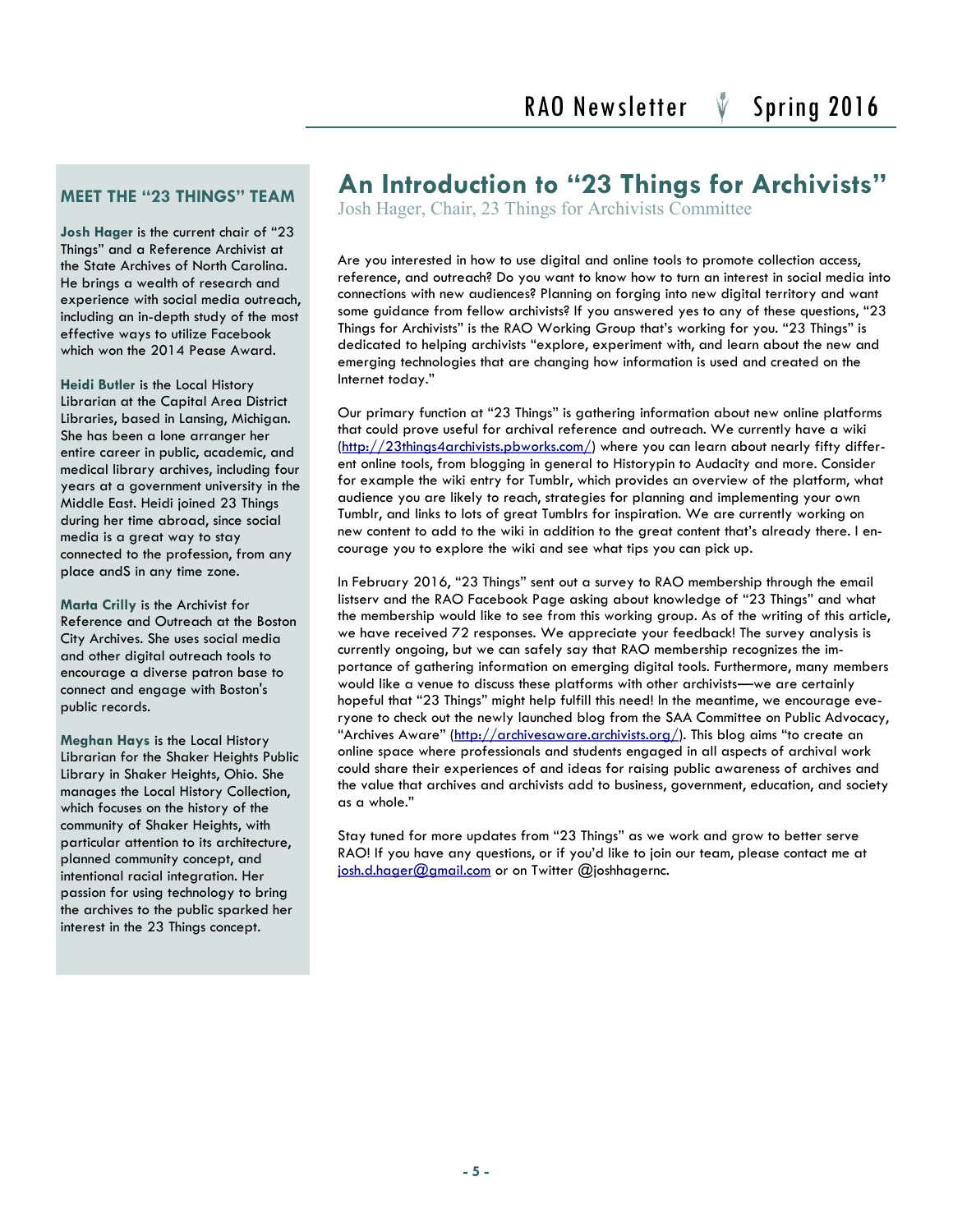### **From Our Members**

*In this issue, we've returned to featuring contributions from RAO Section members, in addition to our usual Steering Committee and Committee and Working Group updates. We hope you'll weigh in on what you think of our new (or rather, renewed) approach—and maybe share your reference/access/outreach-related news in future issues.*

#### Social Media Is Social: Steps to a Successful Collaborative Campaign

George Garner, Curator, Indiana University South Bend Civil Rights Heritage Center

Social media elicits a wide range of reactions from people. It is either the most innovative tool to keep us connected, or it sucks your time with mundane photographs of someone else's dinner plate.

Regardless of your personal opinion, social media platforms are becoming the preferred method of communication in the second decade of the 21st century. We, as natural sharers of stories and photographs, must learn to harness social media if we expect to communicate our message into this century's third decade. If your institution does not have the luxury of a trained social media staff member, this recent example of a collaborative social media campaign from three Indiana organizations could be a useful template for your organization to follow and learn from in order to embrace this powerful, and increasingly necessary, communications tool.

Beginning in January 2016, the St. Joseph County Public Library, the Indiana University South Bend Civil Rights Heritage Center, and the IU South Bend Archives partnered to share compelling images of local African American and civil rights history. Our first post went live on January 14 with an item from the Civil Rights Heritage Center's Collection. It became the highestreaching post of any in the previous year, with 11% of Facebook viewers engaging by commenting or "liking."

To begin the project, staff from the partnering institutions chose artifacts from our digital repository, Michiana Memory (michianamemory.sjcpl.org). A combined Google Sheet let us preplan six months' worth of content with the post date, text, and links. Each of the contributors could see what the other was posting and then could easily complement the other's choices while avoiding duplication.

Images were carefully cropped, recognizing that the screens users will see them on vary widely—from a large desktop monitor to a tiny iPhone. Large documents with a lot of text do not scale down well. Simple, compelling photographs do.

Short, catchy text is also a key component. Though the 140 character limit of Twitter can be constraining, the unlimited character count of Facebook makes it too easy to turn your posts into a thesis. As tempting as it is to share every story about one artifact, resist. Yours is one of hundreds, maybe thousands of posts vying for your users' attention. Short, compelling messages trump long reads.

We tagged each post using the hashtag, "#BlackHistoryMatters." Quick lesson for those who do not know: Hashtags ("#") are used by social media platforms to allow users to quickly and easily categorize for information. Many of you are likely aware of the #BlackLivesMatter

**Speaking of Social Media…** *23 Things for Archivists Is Here for You*

Curious about implementing or expanding social media for your archives?

Already an expert and interested in sharing your know-how?

**23 Things for Archivists** is an RAOsponsored learning resource for social web technology.

Don't miss 23 Things for Archivists chair Josh Hager's article on page 5 of this newsletter.

Join the conversation with RAO's 23 Things for Archivists and check out the 23 Things wiki here: [http://23things4archivists.pbworks.c](http://23things4archivists.pbworks.com) [om.](http://23things4archivists.pbworks.com)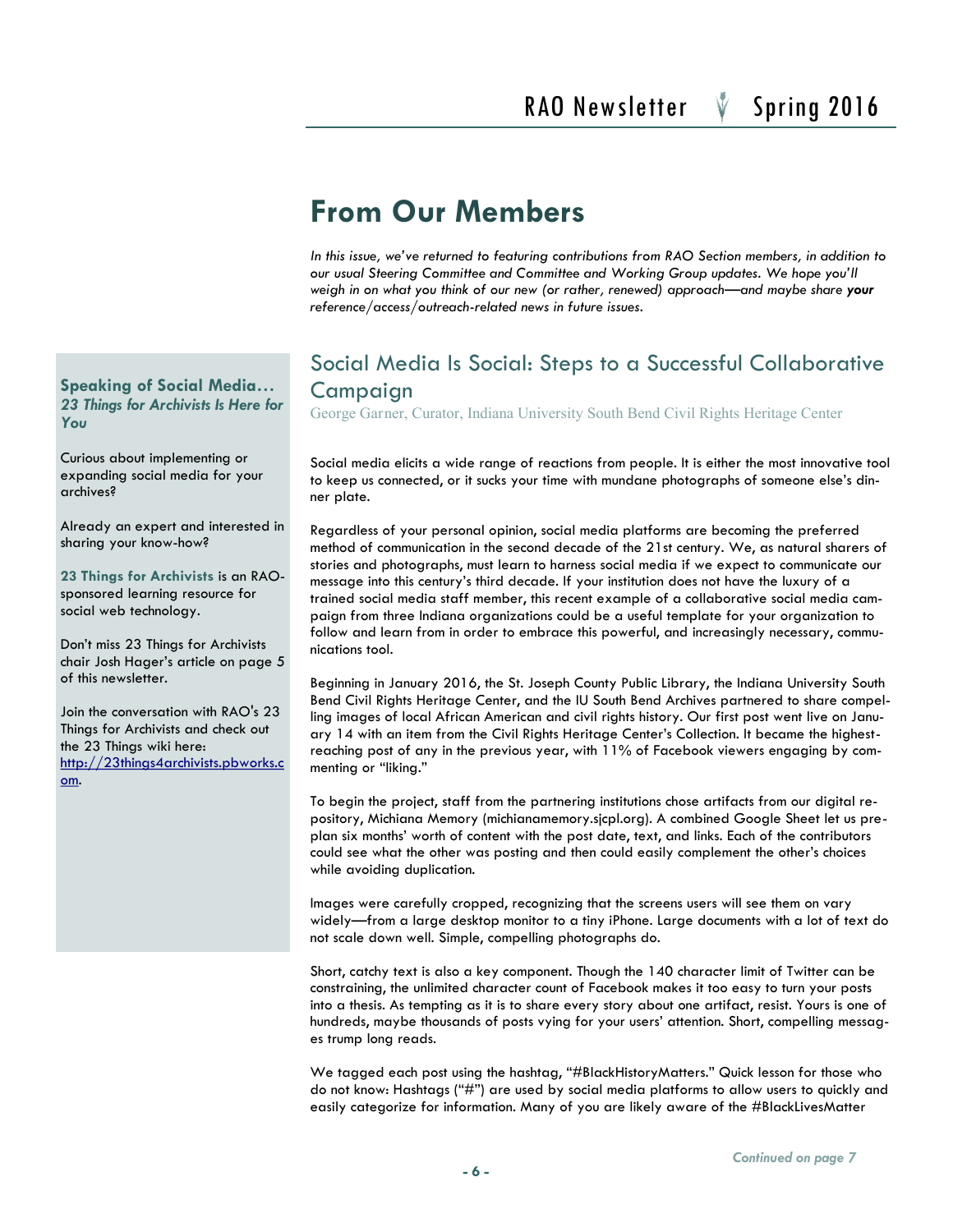#### **From Our Members (***continued)*

#### **Social Media Is Social** (*continued)*

movement building awareness of racial disparities across the United States. #BlackHistoryMatters was respectfully inspired by it, and has been used by a number of historical institutions across the United States. By using a trending topic, our institutions can join in a national conversation that goes beyond our city.

Remember too, the key word in social media is "social," and not "media." Using your platforms as mere marketing tools does not compel your users to engage. Also, tagging other institutions related to the post alerts them and, perhaps, compels them to share your story on their platform, which increases your reach. Sharing and tagging from your personal account drives reach and potential for engagement even farther. Look for relevant Facebook groups as well to share content with.

The details for a successful, collaborative social media campaign are, of course, unique to every institution. But, there are some easily replicable steps:

- 1. Identify a nationally trending hashtag to unify your message. #ThrowbackThursday (or #tbt) is popular, but there are others. Consider hashtagtracking.com as one of several free tools to help identify and decide.
- 2. Identify partners for content. What archives or museums in your area have adjacent stories?
- 3. Identify compelling content. That forty-page document with a lot of text may be historically vital, but if it does not grab your users' attention, it does nothing. Photographs and simple documents are best.
- 4. Identify organizations to tag. Does your content include local businesses, or universities? Their shares increase your reach while giving them easy, great content.

Be certain to track your results. Use the Facebook "Insights" tool and Twitter Analytics to identify which post(s) result in the highest reach and, especially, engagement.

Instead of treating social media as a necessary evil, or handing it off to another young intern, treating it as the increasingly dominant communications tool that it is only helps your institution engage new audiences and grow. Remember, our archives have literally thousands of compelling photographs and stories waiting to be told. Why not tell them in a way users want to hear them?

#### **Archivists on the Move!**

Mattie Taormina has been named director of San Francisco's Sutro Library, a branch of the CA State Library. Mattie is a special collections and archives librarian, most recently at Stanford.

[http://www.library.ca.gov/pressreleases/pdf/Taormina\\_release\\_2.8.16.pdf](http://www.library.ca.gov/pressreleases/pdf/Taormina_release_2.8.16.pdf)

Congratulations on your new appointment, Mattie!